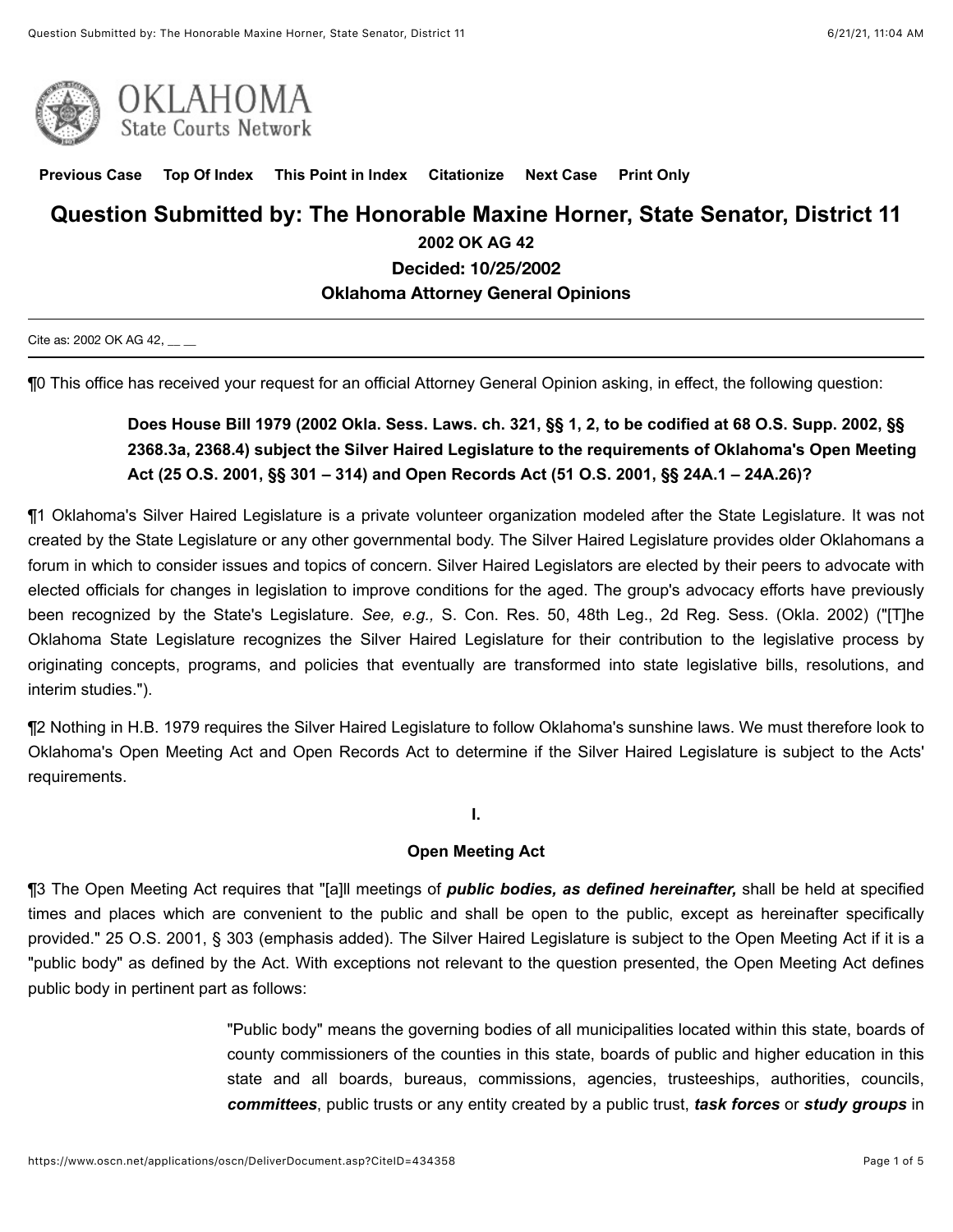this state *supported in whole or in part by public funds or entrusted with the expending of public funds, or administering public property*, and shall include all committees or subcommittees of any public body.

#### *Id.* § 304(1) (emphasis added).

"The usual meaning of the words '*committees*,' '*task forces*' and '*study groups*' [as used in the above definition of public body] denotes a group of individuals, working together on a specific project or general goal." *Int'l Ass'n of Firefighters Local 2479 v. Thorpe*, [632 P.2d 408](https://www.oscn.net/applications/oscn/deliverdocument.asp?citeid=5043), 410 (Okla. 1981). The Silver Haired Legislature, as a group of individuals working on a specific project or general goal, would be considered a public body within the definition of the Open Meeting Act if (1) it is "*supported in whole or in part by public funds or entrusted with the expending of public funds, or administering public property*," 25 O.S. 2001, § 304(1); or (2) it is a "subordinate entity" created by a public body and exercises actual or de facto decision-making authority on behalf of that public body. *Sanders v. Benton,* [579 P.2d 815](https://www.oscn.net/applications/oscn/deliverdocument.asp?citeid=47766), 819-20 (Okla. 1978).

#### **An Entity Which Is Supported In Whole Or In Part By Public Funds**

¶4 If Oklahoma's Silver Haired Legislature receives support in whole or in part from public funds under H.B. 1979 it is a public body subject to the requirements of the Open Meeting Act. H.B. 1979 provides in pertinent part:

> A.*The Oklahoma Tax Commission shall include on each state individual income tax return* form for tax years beginning after December 31, 2002, and each state corporate tax return form for tax years beginning after December 31, 2002, *an opportunity for the taxpayer to donate* from a tax refund for the benefit of Oklahoma Silver Haired Legislature activities.

> B.*The monies generated* from donations made pursuant to subsection A of this section *shall be used by the Department of Human Services* for the following purposes:

1. a. To fund all reasonable expenses of:

(1) Oklahoma Silver Haired Legislatures,

(2) Oklahoma Silver Haired Legislature training sessions, and

(3) Silver Haired Legislature interim studies, and

b. Monies authorized by this paragraph may only be used for expenses incurred by Silver Haired Legislators and alternates for reasonable expenses incurred while attending called meetings; and

2. Monies generated in excess of Fifty Thousand Dollars (\$50,000.00) shall be used to fund those programs or services for senior citizens which are recommended to the Department for funding by the Oklahoma Silver Haired Legislature Alumni Association.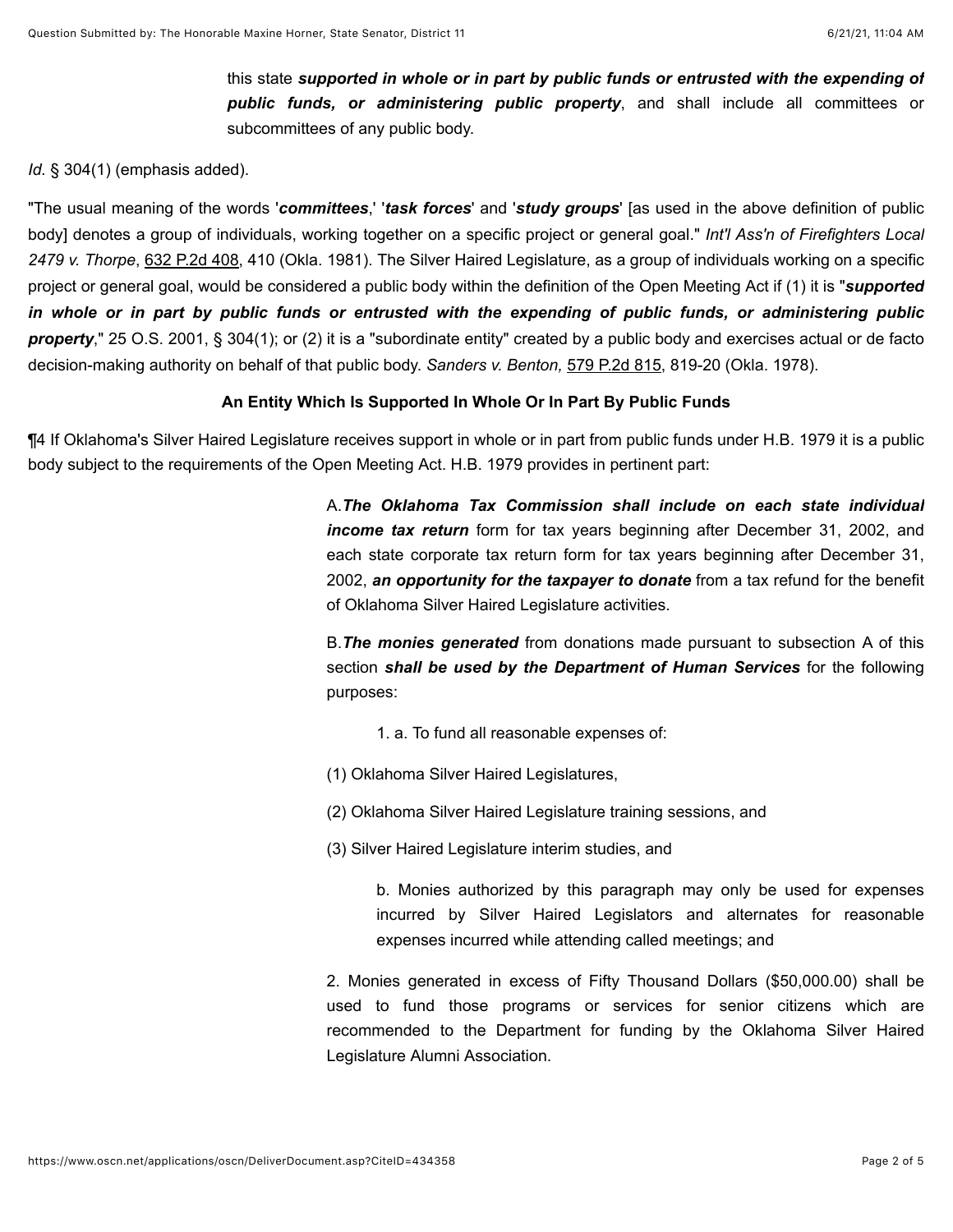C. All monies generated pursuant to subsection A of this section *shall be paid to the State Treasurer and placed to the credit of the Oklahoma Silver Haired Legislature– Excellence in State Government Revolving Fund.*

2002 Okla. Sess. Laws. ch. 321, § 1 (to be codified at 68 O.S. Supp.2002, § 2368.4) (emphasis added).

A.*There is hereby created in the State Treasury a revolving fund for the Department of Human Services*, to be designated the "Oklahoma Silver Haired Legislature – Excellence in State Government Revolving Fund". The Fund shall be a continuing fund, not subject to fiscal year limitations, and shall consist of any monies transferred thereto by Section 1 of this act.

B. All monies accruing to the credit of said fund *are hereby appropriated and shall be budgeted and expended by the Department of Human Services for the purposes specified* by Section 1 of this act; provided no monies in the fund shall be expended for salaries or other administrative costs, or any programs or services not authorized by Section 1 of this act.

C. *Expenditures from said fund shall be made upon warrants issued by the State Treasurer* against claims filed as prescribed by law *with the Director of State Finance* for approval and payment.

*Id.* § 2 (to be codified at 68 O.S. Supp.2002, § 2368.3a) (emphasis added).

¶5 Regarding "supported in whole or in part by public funds," the Act does not define "supported." 25 O.S. 2001, § 304(1). In such cases we apply the ordinary meaning of the word. 25 O.S. 2001, § 1. Support is defined as "to pay the costs of : maintain." Webster's Third New International Dictionary 2297 (3d ed. 1993).

¶6 H.B. 1979 provides, among other things, that the Oklahoma Tax Commission shall include on income tax returns an opportunity for taxpayers to donate from their tax refunds for the benefit of the Oklahoma Silver Haired Legislature. 2002 Okla. Sess. Laws. ch. 321, § 1(A) (to be codified at 68 O.S. Supp.2002, § 2368.4(A)). Monies generated by the donations shall accrue to the credit of the Oklahoma Silver Haired Legislature – Excellence in State Government Revolving Fund. *Id.* § 1(C). All monies accruing to the revolving fund are appropriated and shall be budgeted and expended by the Department of Human Services for the purposes specified in H.B. 1979. *Id.* § 2(B) (to be codified at 68 O.S. Supp.2002, § 2368.3a(B)). Expenditures from the revolving fund shall be made upon warrants issued by the State Treasurer against claims filed as prescribed by law with the Director of State Finance for approval and payment. *Id.* § 2(C).

¶7 In essence, H.B. 1979 provides for four State agencies (Tax Commission, Department of Human Services, State Treasurer and Office of State Finance) to provide services so that the benefits of the H.B. 1979 monies can be realized by the Silver Haired Legislature. *See* 2002 Okla. Sess. Laws. ch. 321, §§ 1, 2 (to be codified at 68 O.S. Supp.2002, §§ 2368.3a, 2368.4). None of these agencies may be compensated out of the donated H.B. 1979 monies for their administrative costs incurred in fulfilling the duties imposed on them by H.B. 1979. House Bill 1979 provides, "no monies in the fund shall be expended for salaries or other administrative costs." *Id.* § 2(B) (to be codified at 68 O.S. Supp.2002, § 2368.3a(B)).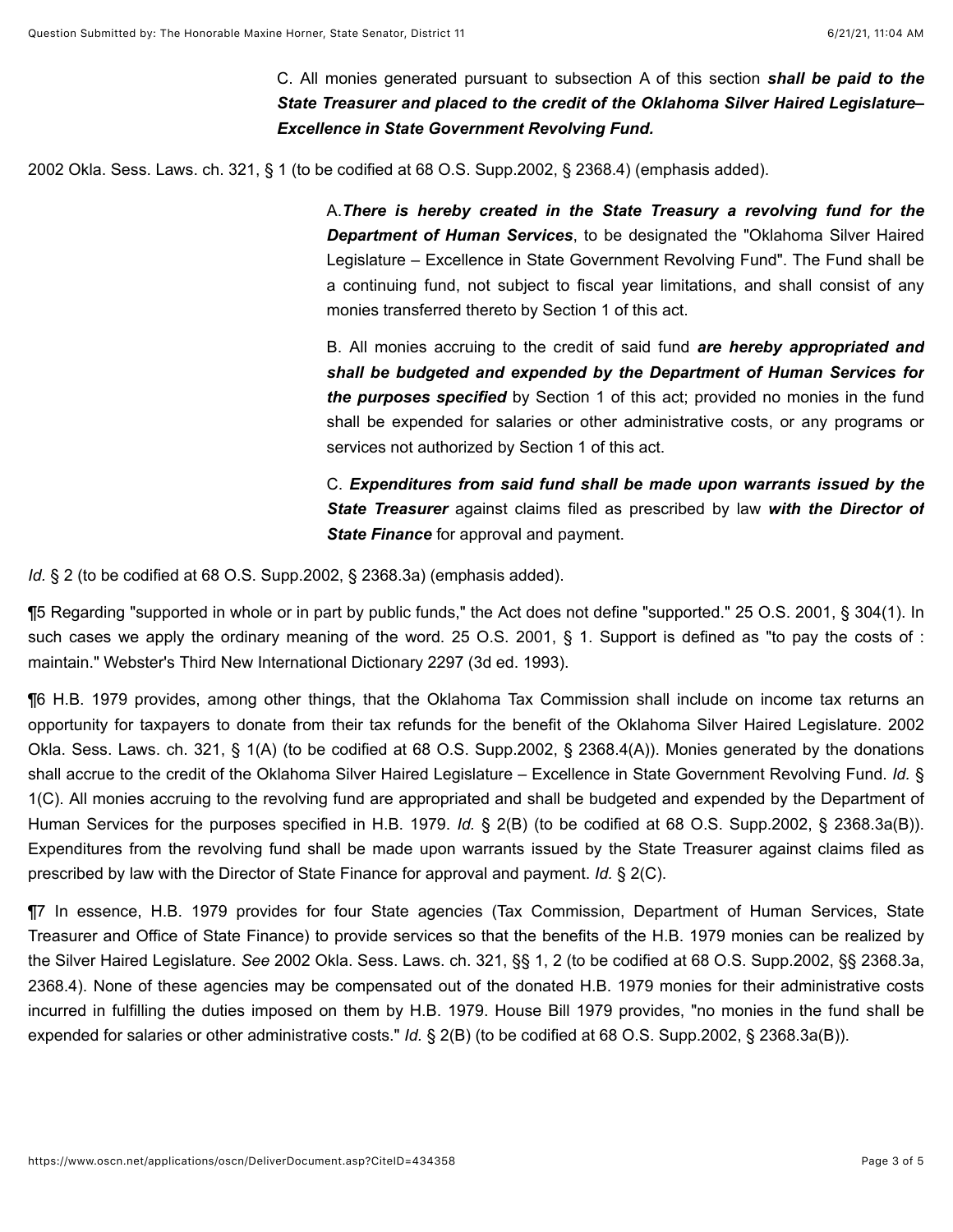¶8 The services rendered by the four State agencies in fulfilling the mandates of H.B. 1979 constitute "support" under that word's plain and ordinary meaning – "to pay the costs of : maintain." Webster's Third New International Dictionary 2297 (3d ed. 1993). In other words, these four State agencies are maintaining and paying the costs of the system which allows the Silver Haired Legislature to realize the benefits of the donated funds. Because the Silver Haired Legislature is being supported at least in part by four publicly funded State agencies, it is a public body subject to the Open Meeting Act's requirements.

¶9 Because we find that the Silver Haired Legislature is supported at least in part by public funds, and therefore a public body, we need not determine if the organization is a subordinate entity with actual or de facto decision-making authority which would thereby cause it to be a public body subject to the Open Meeting Act.

**II.**

#### **Open Records Act**

¶10 Oklahoma's Open Records Act (51 O.S. 2001, §§ 24A.1 – 24A.26) provides that "[a]ll records of public bodies and public officials shall be open to any person for inspection, copying, and/or mechanical reproduction during regular business hours[.]" 51 O.S. 2001, § 24A.5.

¶11 The Silver Haired Legislature is subject to the Open Records Act if it is a public body or a public official. A comparison between the definition of *public body* in the Open Records Act, 51 O.S. 2001, § 24A.3(2), and the definition of *public body* in the Open Meeting Act, 25 O.S. 2001, § 304(1), reveals that the portion of the definitions pertinent to your question is virtually identical, and that the entity must be "supported in whole or in part by public funds or entrusted with the expenditure of public funds or administering or operating public property" for the Open Records Act to apply.

¶12 As previously noted with respect to the discussion of the Open Meeting Act, because the Silver Haired Legislature is receiving services from four State agencies, it is being supported at least in part by public funds, which means it is a public body. Consequently, as a public body, the Silver Haired Legislature is subject to the Open Records Act's requirements.

### **¶13 It is, therefore, the official Opinion of the Attorney General that:**

**Both Oklahoma's Open Meeting Act (25 O.S. 2001, §§ 301 – 314) and Open Records Act (51 O.S. 2001, §§ 24A.1 – 24A.26) apply to the Silver Haired Legislature, because the organization is supported at least in part by publicly funded State agencies under House Bill 1979 (2002 Okla. Sess. Laws. ch. 321, §§ 1, 2, to be codified at 68 O.S. Supp.2002, §§ 2368.3a, 2368.4), thereby rendering the Silver Haired Legislature a public body subject to the requirements of Oklahoma's Open Meeting Act and Open Records Act.**

W. A. DREW EDMONDSON Attorney General of Oklahoma JANIS W. PRESLAR Assistant Attorney General

## *Citationizer Summary of Documents Citing This Document ©*

### **Cite NameLevel**

None Found.